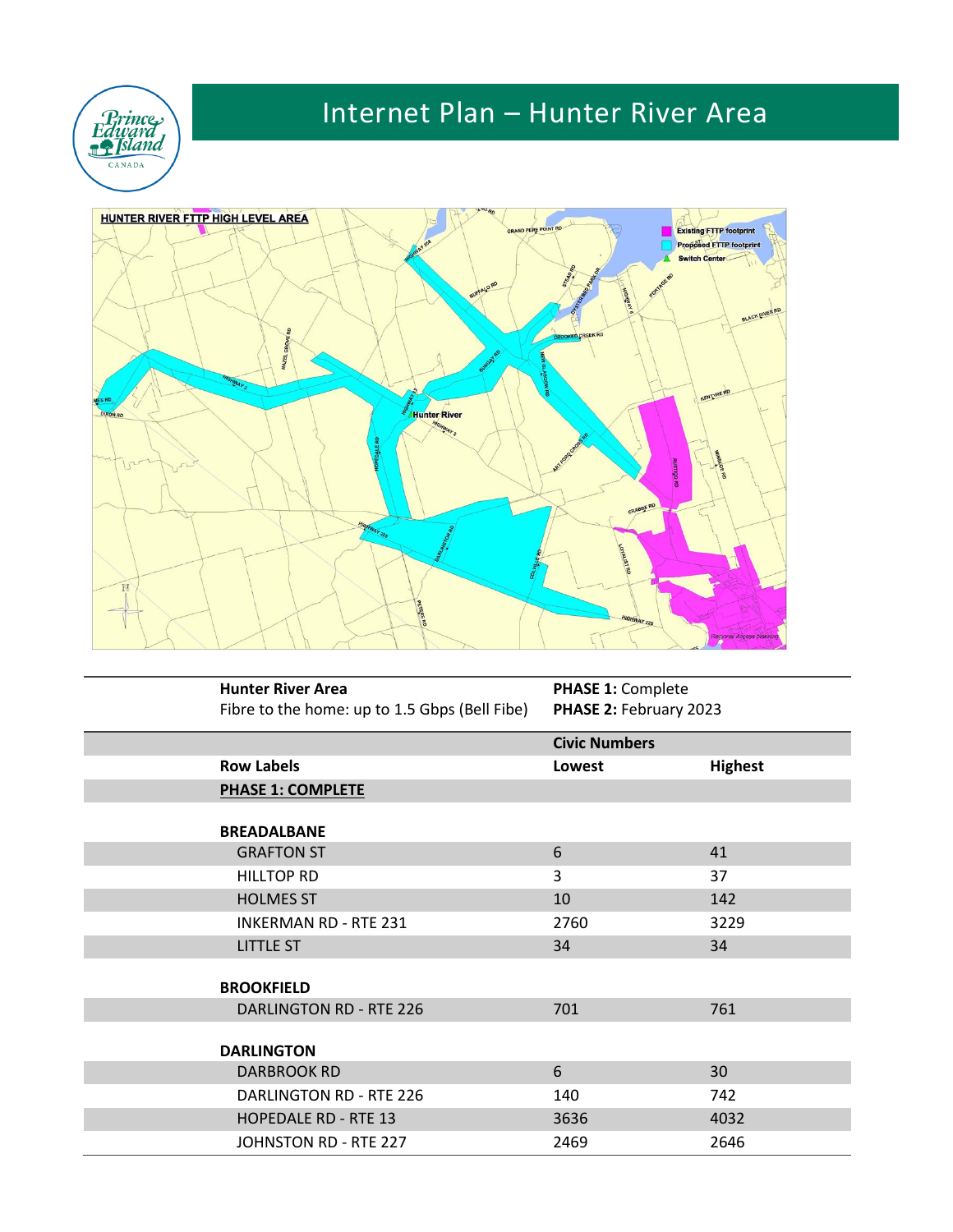| 111C1FCDP<br><b>IVILLED IND</b> | ᅩ |  |
|---------------------------------|---|--|
|                                 |   |  |

| <b>EBENEZER</b>                             |       |       |
|---------------------------------------------|-------|-------|
| ART FORD CROSS RD                           | 42    | 94    |
| NEW GLASGOW RD - RTE 224                    | 413   | 1339  |
| <b>PARKER CROSS RD</b>                      | 512   | 522   |
|                                             |       |       |
| <b>FREDERICTON</b>                          |       |       |
| <b>FREDERICTON STATION RD - RTE 264</b>     | 8     | 83    |
| RTE <sub>2</sub>                            | 20856 | 21323 |
|                                             |       |       |
| <b>GREENVALE</b><br>DARLINGTON RD - RTE 226 | 673   | 673   |
|                                             |       |       |
| <b>HAMPSHIRE</b>                            |       |       |
| <b>BANNOCKBURN RD - RTE 247</b>             | 2225  | 2225  |
| <b>COLVILLE RD - RTE 9</b>                  | 483   | 784   |
| <b>RTE 225</b>                              | 456   | 1293  |
|                                             |       |       |
| <b>HARTSVILLE</b>                           |       |       |
| <b>CLARKIN RD - RTE 245</b>                 | 2327  | 2327  |
| DOCK RD - RTE 13                            | 2989  | 3021  |
| <b>HOPEDALE RD - RTE 13</b>                 | 3129  | 3701  |
| JOHNSTON RD - RTE 227                       | 2159  | 2159  |
| PETERS RD - RTE 244                         | 2084  | 2084  |
| <b>RTE 225</b>                              | 2186  | 2415  |
| <b>HAZEL GROVE</b>                          |       |       |
| <b>CLYDE RD</b>                             | 42    | 42    |
| <b>HAZEL GROVE RD - RTE 228</b>             | 24    | 301   |
| RTE <sub>2</sub>                            | 20111 | 20840 |
| ST PATRICKS RD - RTE 266                    | 1717  | 1717  |
|                                             |       |       |
| <b>HUNTER RIVER</b>                         |       |       |
| <b>BUNGAY RD - RTE 251</b>                  | 1474  | 1773  |
| <b>HOPEDALE RD - RTE 13</b>                 | 4054  | 4285  |
| <b>MEADOWPARK HAVEN CR</b>                  | 40    | 40    |
| <b>RTE 13</b>                               | 4296  | 4425  |
| RTE <sub>2</sub>                            | 19713 | 20004 |
| <b>NEW GLASGOW</b>                          |       |       |
| NEW GLASGOW RD - RTE 224                    | 2374  | 2866  |
| <b>RTE 13</b>                               | 5563  | 5685  |
| <b>RTE 258</b>                              | 604   | 631   |
|                                             |       |       |
| <b>NORTH MILTON</b>                         |       |       |
| NEW GLASGOW RD - RTE 224                    | 375   | 428   |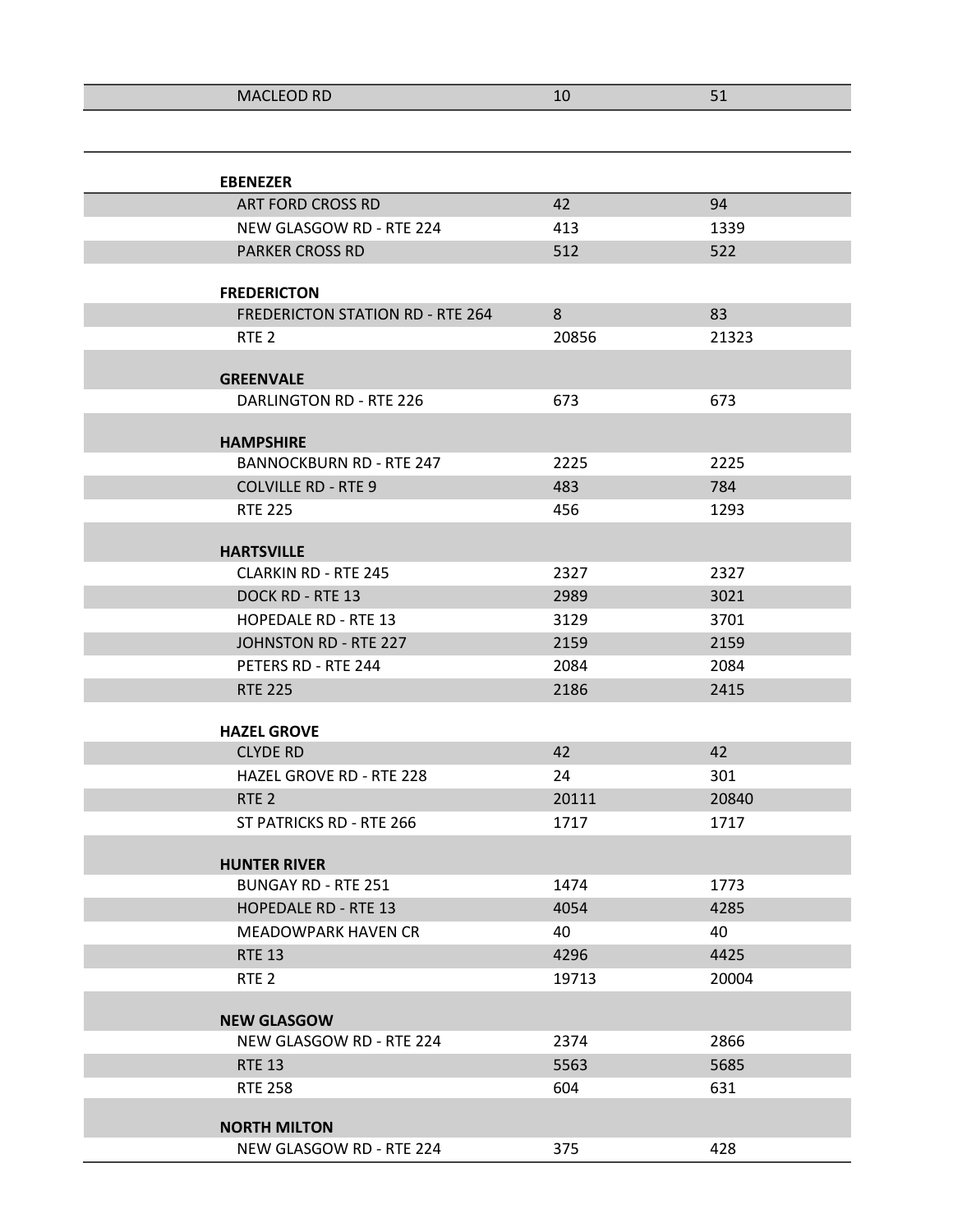| <b>NORTH WILTSHIRE</b>            |                |       |
|-----------------------------------|----------------|-------|
| <b>CLARKIN RD - RTE 245</b>       | 2341           | 2345  |
| DARLINGTON RD - RTE 226           | 14             | 136   |
| JOHNSTON RD - RTE 227             | 2486           | 2530  |
| <b>RTE 225</b>                    | 1296           | 2106  |
|                                   |                |       |
| <b>OYSTER BED BRIDGE</b>          |                |       |
| <b>CROOKED CREEK RD - RTE 251</b> | 434            | 670   |
| <b>PLEASANT VALLEY</b>            |                |       |
| <b>INKERMAN RD - RTE 231</b>      | 3274           | 3284  |
| <b>JUNCTION RD - RTE 227</b>      | 19             | 65    |
| MILLVALE RD - RTE 231             | 3324           | 3325  |
| RTE <sub>2</sub>                  | 21276          | 22048 |
| SMITH RD - RTE 230                | 15             | 15    |
|                                   |                |       |
| <b>WHEATLEY RIVER</b>             |                |       |
| <b>BUFFALO RD</b>                 | 8              | 18    |
| <b>BUNGAY RD - RTE 251</b>        | 930            | 1487  |
| <b>CHURCH RD - RTE 243</b>        | 1015           | 1223  |
| <b>CROOKED CREEK RD - RTE 251</b> | 756            | 896   |
| LITTLE BUNGAY RD                  | 650            | 748   |
| MILLBORO RD - RTE 243             | 955            | 955   |
| NEW GLASGOW RD - RTE 224          | 1292           | 2357  |
| <b>OBRIEN LN</b>                  | 3 <sup>1</sup> | 40    |
| RACKHAMS LN                       | 13             | 46    |
| <b>STEAD RD</b>                   | 314            | 741   |
|                                   |                |       |
|                                   |                |       |
| <b>PHASE 2</b>                    |                |       |
| <b>BREADALBANE (*Aug 2022)</b>    |                |       |
| <b>DIXON RD-RTE246</b>            | 3052           | 3421  |
|                                   |                |       |
| <b>BROOKFIELD (*Nov 2022)</b>     |                |       |
| ART FORD CROSS RD                 | 538            | 554   |
| <b>DARLINGTON RD-RTE 226</b>      | 858            | 1016  |
| MILLBORO RD-RTE 226               | 1041           | 1598  |
|                                   | 1050           | 10001 |

| RTE <sub>2</sub>             | 18569 | 18804 |
|------------------------------|-------|-------|
|                              |       |       |
| <b>GRANVILLE (*Oct 2022)</b> |       |       |
| <b>FOLLAND RD</b>            | 9     | 33    |
| <b>RATTENBURY RD-RTE 254</b> | 97    | 1210  |
| SMITH RD-RTE 230             | 1284  | 1292  |
| <b>TAYLOR RD</b>             | 575   | 575   |
|                              |       |       |
| <b>GREENVALE (*Nov 2022)</b> |       |       |

| S                   |       |       |
|---------------------|-------|-------|
| LITTLE BUNGAY RD    | 3052  | 3421  |
| MILLBORO RD-RTE 226 | 417   | 546   |
| RTE <sub>2</sub>    | 18852 | 19103 |
| RTE 243             | b     | 367   |